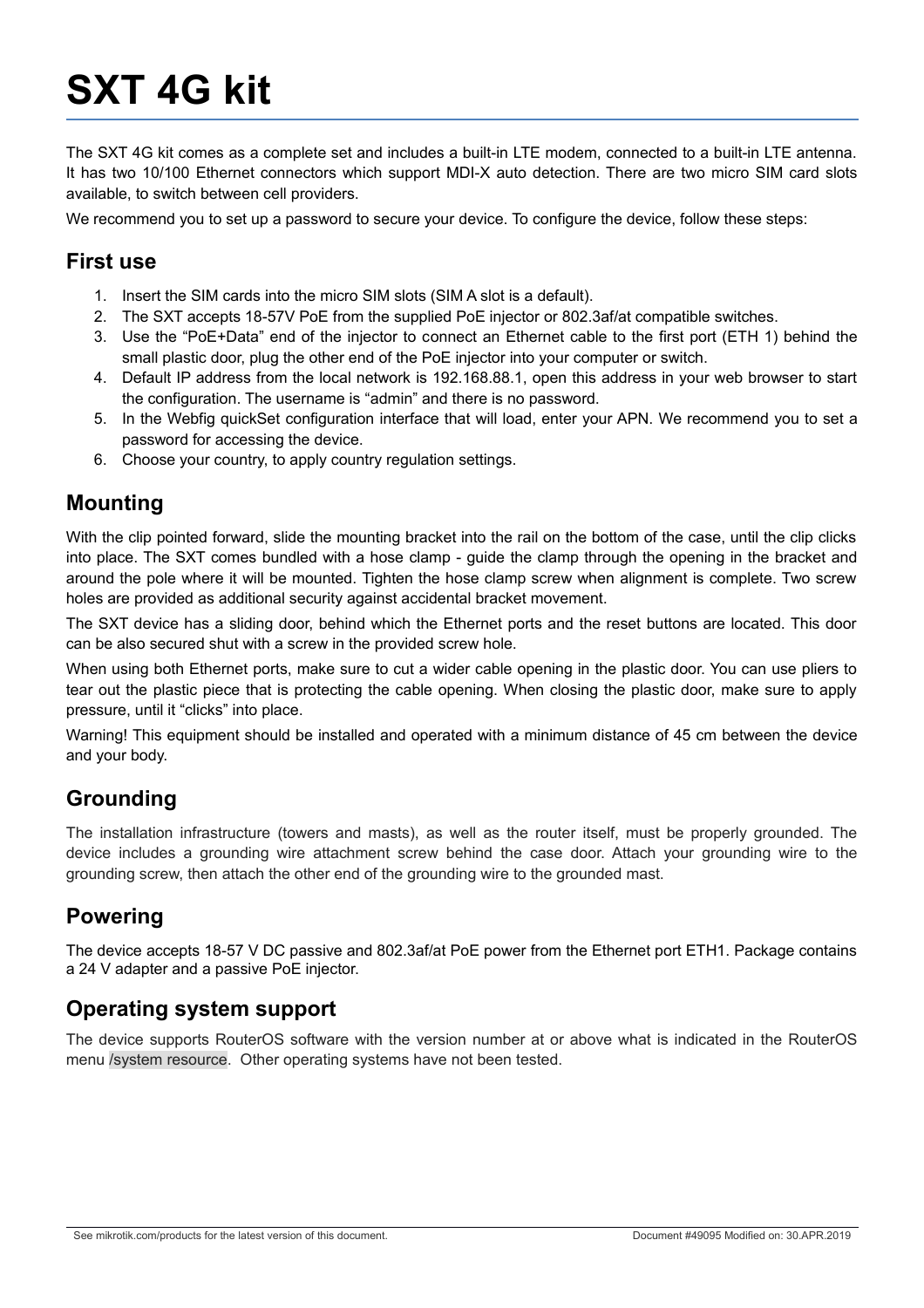## **Configuration**

Once logged in, we recommend clicking the "Check for updates" button in the QuickSet menu, as updating your RouterOS software to the latest version ensures the best performance and stability. For wireless models, please make sure you have selected the country where the device will be used, to conform with local regulations.

RouterOS includes many configuration options in addition to what is described in this document. We suggest starting here to get yourself accustomed to the possibilities: [http://mt.lv/help.](http://mt.lv/help) In case IP connection is not available, the Winbox tool [\(http://mt.lv/winbox\)](http://mt.lv/winbox) can be used to connect to the MAC address of the device from the LAN side (all access is blocked from the Internet port by default).

For recovery purposes, it is possible to boot the device from the network, see a section [Reset button.](#page-1-0)

## **Extension slots and ports**

- Two ethernet ports that support automatic cross/straight cable correction (Auto MDI/X), so you can use either straight or cross-over cables for connecting to other network devices.
- The ETH2 port is capable of powering another RouterBOARD device with passive PoE (up to 57 V). The maximum output current is 600mA when using less than 30V to power this device and 400mA when using more than 30V.
- Integrated LTE module, supported bands depend on a region (check brochure).

## **LED indicators**

- Power LED indicates that the unit is receiving power in the ETH1 port.
- LTE LED indicates that the device is currently connected to a cellular tower.
- LTE Signal LEDs display the strength of the cellular signal.
- PoE LED indicates that the ETH2 port is currently powering another device with PoE.

## <span id="page-1-0"></span>**Reset button**

RouterBOOT reset button has the following functions. Press the button and apply the power, then:

- Release the button when a green LED starts flashing, to reset RouterOS configuration to defaults.
- Release the button when the LED turns solid green to clear all configuration and defaults.
- Release the button after LED is no longer lit (~20 seconds) to cause a device to look for Netinstall servers (required for reinstalling RouterOS over the network).

Regardless of the above option used, the system will load the backup RouterBOOT loader if the button is pressed before power is applied to the device. Useful for RouterBOOT debugging and recovery.

The device includes a grounding connection behind the ethernet port door, which you should connect to the grounding installation of the tower or building where the device will be used. This is to substantially reduce the risk of ESD and lightning damage.

## **Mode button**

The action of the mode buttons can be configured from RouterOS software to execute any user-supplied RouterOS script. You can also disable this button. The mode button can be configured in RouterOS menu /system routerboard mode-button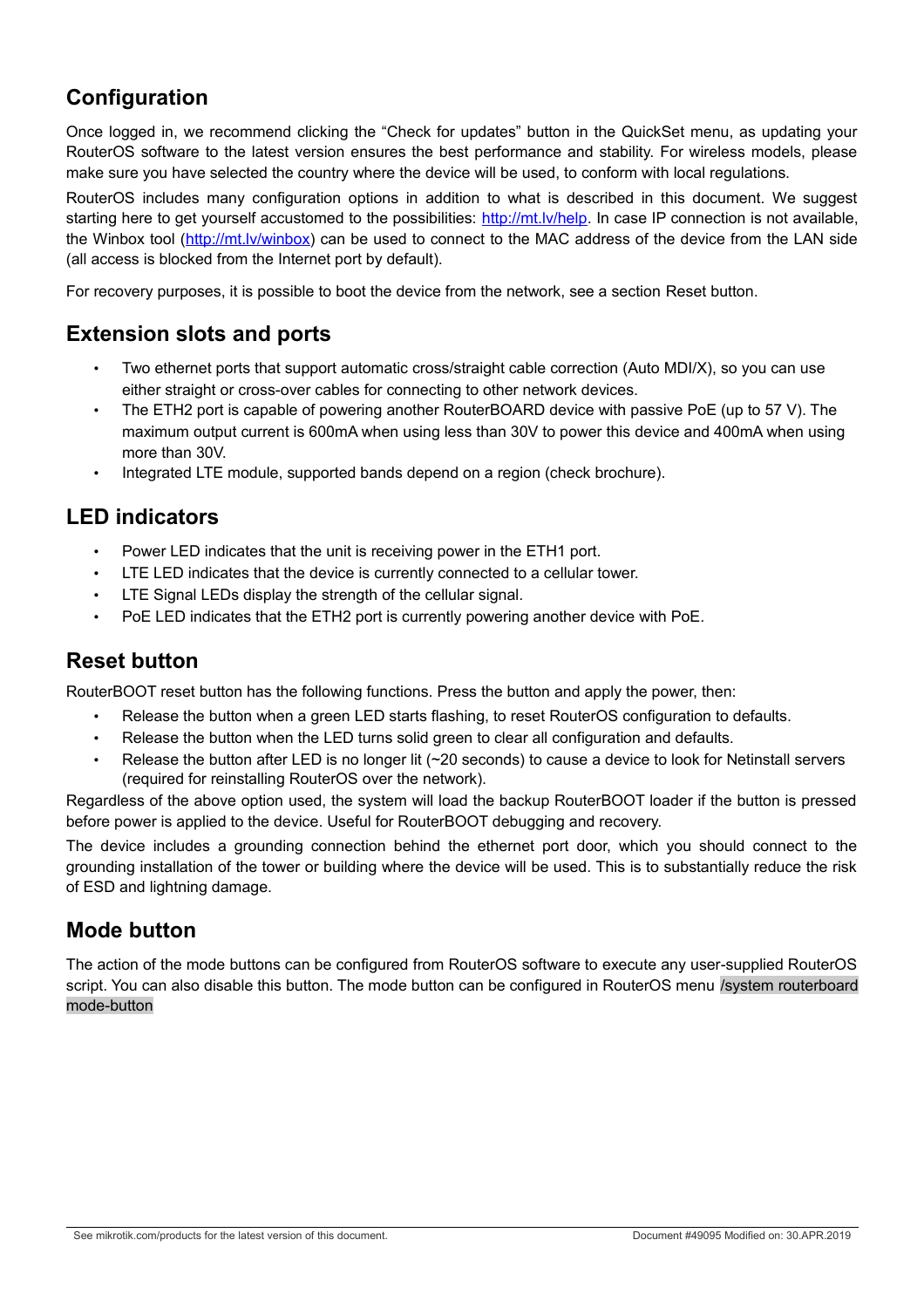## **Federal Communication Commission Interference Statement**

#### FCC ID:TV7R11E4G

This equipment has been tested and found to comply with the limits for a Class B digital device, pursuant to Part 15 of the FCC Rules. These limits are designed to provide reasonable protection against harmful interference in a residential installation.



This equipment generates, uses and can radiate radio frequency energy and, if not installed and

used in accordance with the instructions, may cause harmful interference to radio communications. However, there is no guarantee that interference will not occur in a particular installation. If this equipment does cause harmful interference to radio or television reception, which can be determined by turning the equipment off and on, the user is encouraged to try to correct the interference by one of the following measures:

- Reorient or relocate the receiving antenna.
- Increase the separation between the equipment and receiver.
- Connect the equipment into an outlet on a circuit different from that to which the receiver is connected.
- Consult the dealer or an experienced radio/TV technician for help.

FCC Caution: Any changes or modifications not expressly approved by the party responsible for compliance could void the user's authority to operate this equipment.

This device complies with Part 15 of the FCC Rules. Operation is subject to the following two conditions: (1) This device may not cause harmful interference, and (2) this device must accept any interference received, including interference that may cause undesired operation. This device and its antenna must not be co-located or operation in conjunction with any other antenna or transmitter.

IMPORTANT: Exposure to Radio Frequency Radiation.

This equipment complies with the FCC RF radiation exposure limits set forth for an uncontrolled environment. This equipment should be installed and operated with a minimum distance of 45 cm between the radiator and any part of your body.

*For use of CBRS bands, the CBSD Category of the final Host equipment will be dependent on the power settings and antenna gain used.* 

#### **Industry Canada**

#### IC: 7442A-R11E4G

This device complies with Industry Canada licence-exempt RSS standard(s). Operation is subject to the following two conditions: (1) this device may not cause interference, and (2) this device must accept any interference, including interference that may cause undesired operation of the device.

Le présent appareil est conforme aux CNR d'Industrie Canada applicables aux appareils radio exempts de licence. L'exploitation est autorisée aux deux conditions suivantes : (1) l'appareil ne doit pas produire de brouillage, et (2) l'utilisateur de l'appareil doit accepter tout brouillage radioélectrique subi, même si le brouillage est susceptible d'en compromettre le fonctionnement.

IMPORTANT: Exposure to Radio Frequency Radiation.

This equipment complies with the IC radiation exposure limits set forth for an uncontrolled environment. This equipment should be installed and operated with a minimum distance of 45 cm between the radiator and any partof your body.

Cet équipement est conforme aux limites d'exposition au rayonnement IC définies pour un environnement non contrôlé. Cet équipement doit être installé et utilisé à une distance minimale de 45 cm entre le radiateur et toute partie de votre corps.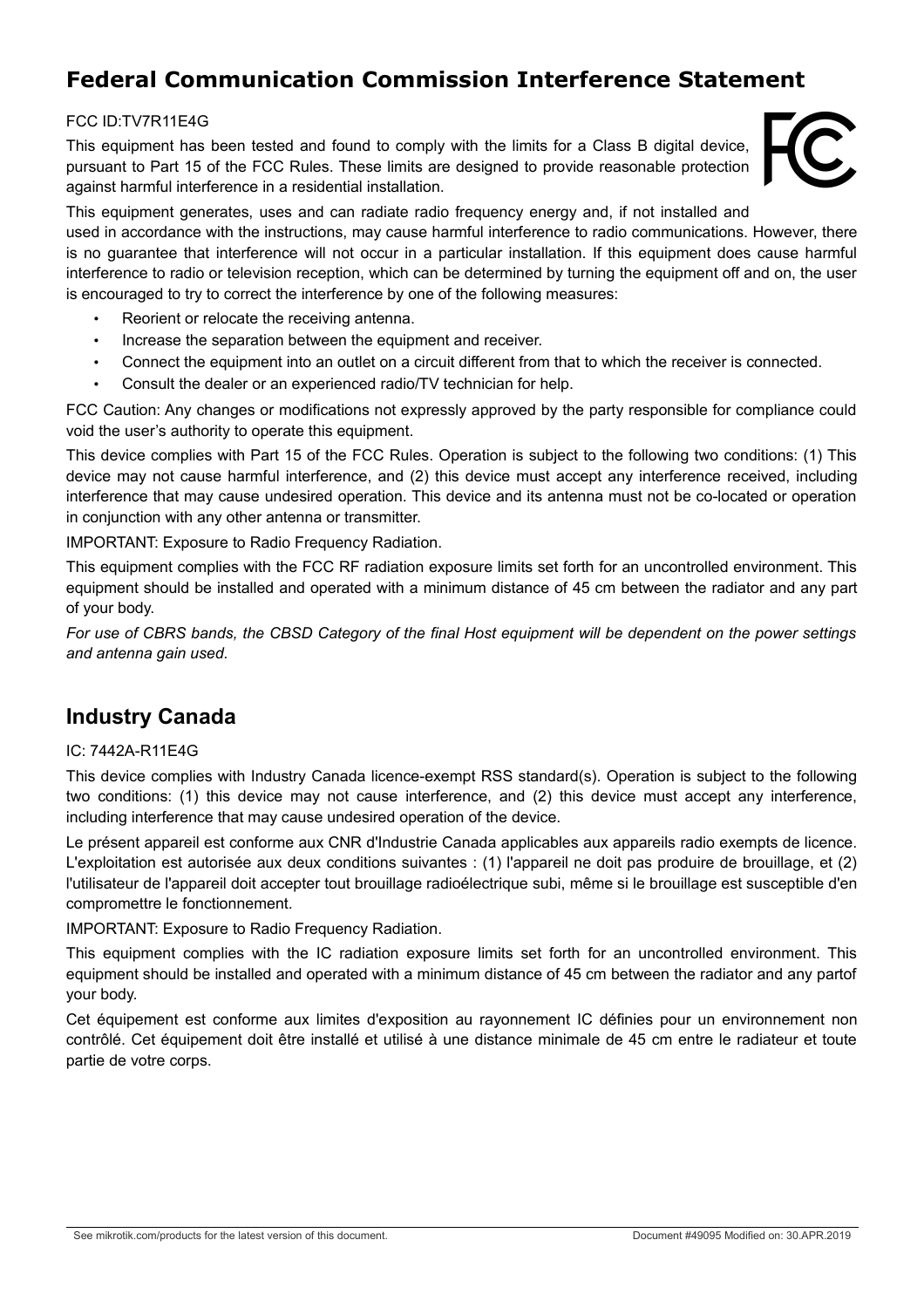#### **CE Declaration of Conformity**

Manufacturer: Mikrotikls SIA, Brivibas gatve 214i Riga, Latvia, LV1039. MIKIOTIK

|    | ВGC настоящото Mikrotīkls SIA декларира, че този тип                                                                                            |
|----|-------------------------------------------------------------------------------------------------------------------------------------------------|
|    | радиосъоръжение RouterBOARD е в съответствие с Директива 2014/53/EC. Цялостният текст на ЕС декларацията за съответствие                        |
|    | може да се намери на следния интернет адрес: https://mikrotik.com/products                                                                      |
|    | CS∏ímto Mikrotīkls SIA prohlašuje, že typ rádiového zařízení RouterBOARD je v souladu se směrnicí 2014/53/EU. Úplné znění EU prohlášení o       |
|    | shodě je k dispozici na této internetové adrese: https://mikrotik.com/products                                                                  |
|    | DA Hermed erklærer Mikrotīkls SIA, at radioudstyrstypen RouterBOARD er i overensstemmelse med direktiv 2014/53/EU. EU-                          |
|    | overensstemmelseserklæringens fulde tekst kan findes på følgende internetadresse: https://mikrotik.com/products                                 |
|    | DE Hiermit erklärt Mikrotīkls SIA , dass der Funkanlagentyp RouterBOARD der Richtlinie 2014/53/EU entspricht. Der vollständige Text der EU-     |
|    | Konformitätserklärung ist unter der folgenden Internetadresse verfügbar: https://mikrotik.com/products                                          |
| ĒL | Με την παρούσα ο/η Mikrotīkls SIA, δηλώνει ότι ο ραδιοεξοπλισμός RouterBOARD πληροί την οδηγία 2014/53/ΕΕ. Το πλήρες κείμενο της                |
|    | δήλωσης συμμόρφωσης ΕΕ διατίθεται στην ακόλουθη ιστοσελίδα στο διαδίκτυο: https://mikrotik.com/products                                         |
|    | EN Hereby, Mikrotīkls SIA declares that the radio equipment type RouterBOARD is in compliance with Directive 2014/53/EU. The full text of the   |
|    | EU declaration of conformity is available at the following internet address: https://mikrotik.com/products                                      |
|    | ES Por la presente, Mikrotīkls SIA declara que el tipo de equipo radioeléctrico RouterBOARD es conforme con la Directiva 2014/53/UE. El texto   |
|    | completo de la declaración UE de conformidad está disponible en la dirección Internet siguiente: https://mikrotik.com/products                  |
|    | ET Käesolevaga deklareerib Mikrotīkls SIA , et käesolev raadioseadme tüüp RouterBOARD vastab direktiivi 2014/53/EL nõuetele. ELi                |
|    | vastavusdeklaratsiooni täielik tekst on kättesaadav järgmisel internetiaadressil: https://mikrotik.com/products                                 |
|    | Mikrotīkls SIA vakuuttaa, että radiolaitetyyppi RouterBOARD on direktiivin 2014/53/EU mukainen. EU-vaatimustenmukaisuusvakuutuksen              |
|    | täysimittainen teksti on saatavilla seuraavassa internetosoitteessa: https://mikrotik.com/products                                              |
|    | FR Le soussigné, Mikrotīkls SIA, déclare que l'équipement radioélectrique du type RouterBOARD est conforme à la directive 2014/53/UE. Le        |
|    | texte complet de la déclaration UE de conformité est disponible à l'adresse internet suivante: https://mikrotik.com/products                    |
|    | HR Mikrotīkls SIA ovime izjavljuje da je radijska oprema tipa RouterBOARD u skladu s Direktivom 2014/53/EU. Cjeloviti tekst EU izjave o         |
|    | sukladnosti dostupan je na sljedećoj internetskoj adresi: https://mikrotik.com/products                                                         |
|    | HU Mikrotīkls SIA igazolja, hogy a RouterBOARD típusú rádióberendezés megfelel a 2014/53/EU irányelvnek. Az EU-megfelelőségi nyilatkozat        |
|    | teljes szövege elérhető a következő internetes címen: https://mikrotik.com/products                                                             |
|    | Il fabbricante, Mikrotīkls SIA, dichiara che il tipo di apparecchiatura radio RouterBOARD è conforme alla direttiva 2014/53/UE. Il testo        |
|    | completo della dichiarazione di conformità UE è disponibile al seguente indirizzo Internet: https://mikrotik.com/products                       |
| lS | Hér með lýsir Mikrotīkls SIA yfir því að RouterBOARD er í samræmi við grunnkröfur og aðrar kröfur, sem gerðar eru í tilskipun 2014/53/EU.       |
|    | Fullur texti ESB samræmisyfirlýsing er að finna á eftirfarandi netfangi: https://mikrotik.com/products                                          |
|    | Aš, Mikrotīkls SIA, patvirtinu, kad radijo įrenginių tipas RouterBOARD atitinka Direktyvą 2014/53/ES. Visas ES atitikties deklaracijos tekstas  |
|    | prieinamas šiuo interneto adresu: https://mikrotik.com/products                                                                                 |
| LV | Ar šo Mikrotīkls SIA deklarē, ka radioiekārta RouterBOARD atbilst Direktīvai 2014/53/ES. Pilns ES atbilstības deklarācijas teksts ir pieejams   |
|    | šādā interneta vietnē: https://mikrotik.com/products                                                                                            |
|    | MT B'dan, Mikrotīkls SIA, niddikjara li dan it-tip ta' tagħmir tar-radju RouterBOARD huwa konformi mad-Direttiva 2014/53/UE. It-test kollu tad- |
|    | dikjarazzjoni ta' konformità tal-UE huwa disponibbli f'dan l-indirizz tal-Internet li ġej: https://mikrotik.com/products                        |
|    | NL Hierbij verklaar ik. Mikrotīkls SIA . dat het type radioapparatuur RouterBOARD conform is met Richtlijn 2014/53/EU. De volledige tekst van   |
|    | de EU-conformiteitsverklaring kan worden geraadpleegd op het volgende internetadres: https://mikrotik.com/products                              |
|    | NOMikrotīkls SIA erklærer herved at utstyret RouterBOARD er i samsvar med de grunnleggende krav og øvrige relevante krav i direktiv             |
|    | 2014/53/EU. Den fulle teksten til EU-samsvarserklæringen er tilgjengelig på følgende internettadresse: https://mikrotik.com/products            |
|    | PL Mikrotīkls SIA niniejszym oświadcza, że typ urządzenia radiowego RouterBOARD jest zgodny z dyrektywą 2014/53/UE. Pełny tekst                 |
|    | deklaracji zgodności UE jest dostępny pod następującym adresem internetowym: https://mikrotik.com/products                                      |
|    | PT O(a) abaixo assinado(a) Mikrotīkls SIA declara que o presente tipo de equipamento de rádio RouterBOARD está em conformidade com a            |
|    | Diretiva 2014/53/UE. O texto integral da declaração de conformidade está disponível no seguinte endereço de Internet:                           |
|    | https://mikrotik.com/products                                                                                                                   |
|    | RO Prin prezenta, Mikrotīkls SIA declară că tipul de echipamente radio RouterBOARD este în conformitate cu Directiva 2014/53/UE. Textul         |
|    | integral al declarației UE de conformitate este disponibil la următoarea adresă internet: https://mikrotik.com/products                         |
|    | SK Mikrotīkls SIA týmto vyhlasuje, že rádiové zariadenie typu RouterBOARD je v súlade so smernicou 2014/53/EU. Uplné EU vyhlásenie o            |
|    | zhode je k dispozícii na tejto internetovej adrese: https://mikrotik.com/products                                                               |
|    | SL Mikrotīkls SIA potrjuje, da je tip radijske opreme RouterBOARD skladen z Direktivo 2014/53/EU. Celotno besedilo izjave EU o skladnosti je    |
|    | na voljo na naslednjem spletnem naslovu: https://mikrotik.com/products                                                                          |
|    | SV Härmed försäkrar Mikrotīkls SIA att denna typ av radioutrustning RouterBOARD överensstämmer med direktiv 2014/53/EU. Den fullständiga        |
|    | texten till EU-försäkran om överensstämmelse finns på följande webbadress: https://mikrotik.com/products                                        |

#### **MPE statement**

This equipment complies with EU radiation exposure limits set forth for an uncontrolled environment. This equipment should be installed and operated with minimum distance of 20 cm between the radiator and your body, unless specifically stated otherwise in page 1 of this document. In RouterOS you must specify your country, to make sure local wireless regulations are observed.

#### **Frequency bands terms of use**

| <b>IFrequency range (for applicable models)</b> Channels used Maximum Output Power (EIRP) Restriction |           |          |                                                        |
|-------------------------------------------------------------------------------------------------------|-----------|----------|--------------------------------------------------------|
| 2412-2472 MHz                                                                                         | - 13      | 20 dBm   | Without any restriction to use in all EU Member States |
| 5150-5250 MHz                                                                                         | 26 - 48   | 23 dBm   | Restricted to indoor use only*                         |
| 5250-5350 MHz                                                                                         | 52 - 64   | $20$ dBm | Restricted to indoor use only*                         |
| 5470-5725 MHz                                                                                         | 100 - 140 | 27 dBm   | Without any restriction to use in all EU Member States |

*\* It is the customer's responsibility to follow local country regulations, including operation within legal frequency channels, output power, cabling requirements, and Dynamic Frequency Selection (DFS) requirements. All Mikrotik radio devices must be professionally installed!*

*Note. Information contained here is subject to change. Please visit the product page on [www.mikrotik.com](http://www.mikrotik.com/) for the most up to date version of this document.*